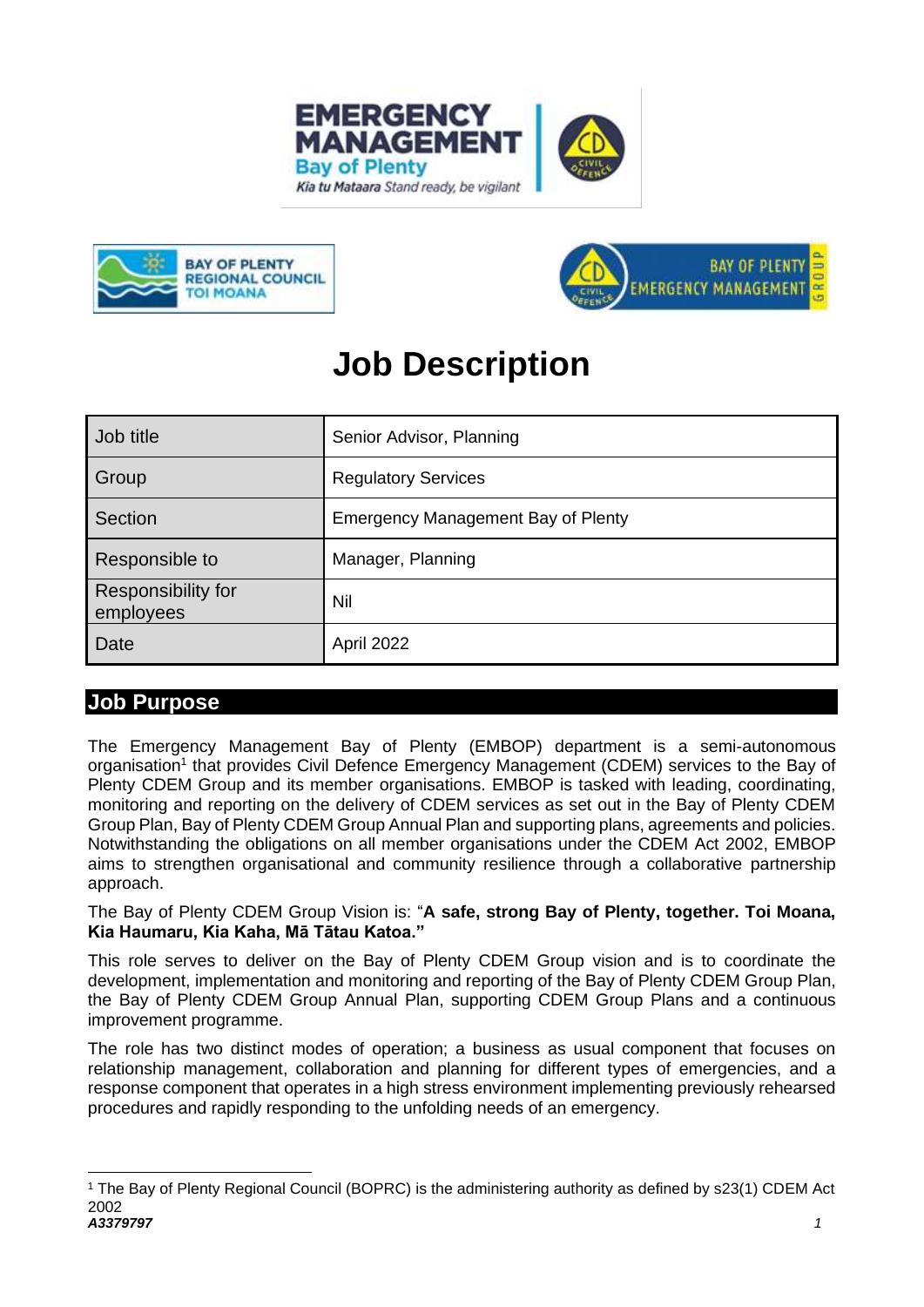## **Functional relationships (relating to others)**

| <b>External</b> |                                                                                       |           | Purpose and frequency of contact |              |
|-----------------|---------------------------------------------------------------------------------------|-----------|----------------------------------|--------------|
|                 | Senior management from<br><b>Local Authorities within</b><br>the Bay of Plenty region | $\bullet$ | Coordination, advice and support | Weekly       |
|                 | Senior representatives<br>from partner<br>organisations (Police,<br>Fire, Health)     | ٠         | Coordination, advice and support | Weekly       |
|                 | Lifeline utility<br>organisations                                                     |           | Coordination, advice and support | Weekly       |
|                 | Representatives from<br><b>Central Government</b><br>departments and NGO's            |           | Coordination, advice and support | Weekly       |
|                 | <b>CDEM Managers and</b><br>staff                                                     | $\bullet$ | Coordination, advice and support | Daily        |
|                 | <b>CDEM Group and Local</b><br>Controllers                                            | $\bullet$ | Coordination, advice and support | Weekly       |
|                 | <b>CDEM Group CEG</b><br>members                                                      |           | Coordination, advice and support | Weekly       |
|                 | <b>CDEM Group Joint</b><br>Committee members                                          |           | Coordination, advice and support | Occasionally |
|                 | Consultants and<br>contractors                                                        | ٠         | Coordination, advice and support | Occasionally |
|                 | Community Groups and<br>members of the public                                         | $\bullet$ | Coordination, advice and support | Daily        |

| Internal<br>Purpose and frequency of contact |                                                                  |           |                                                 |              |
|----------------------------------------------|------------------------------------------------------------------|-----------|-------------------------------------------------|--------------|
| ٠                                            | <b>Emergency Management</b><br>Bay of Plenty staff               | $\bullet$ | Coordination, advice and support                | Daily        |
|                                              | Staff at all levels within<br>Bay of Plenty local<br>authorities | $\bullet$ | Leadership, coordination, advice<br>and support | Daily        |
|                                              | Section Managers, Group<br>Managers and the Chief<br>Executive   | $\bullet$ | Coordination, advice and support                | Occasionally |
|                                              | Councillors                                                      |           | Coordination, advice and support                | Occasionally |

## **Key result areas**

The job encompasses the following major functions or key result areas:

- Planning, Monitoring and Reporting
- Relationship management
- Bay of Plenty Regional Council Corporate contribution
- Emergency Response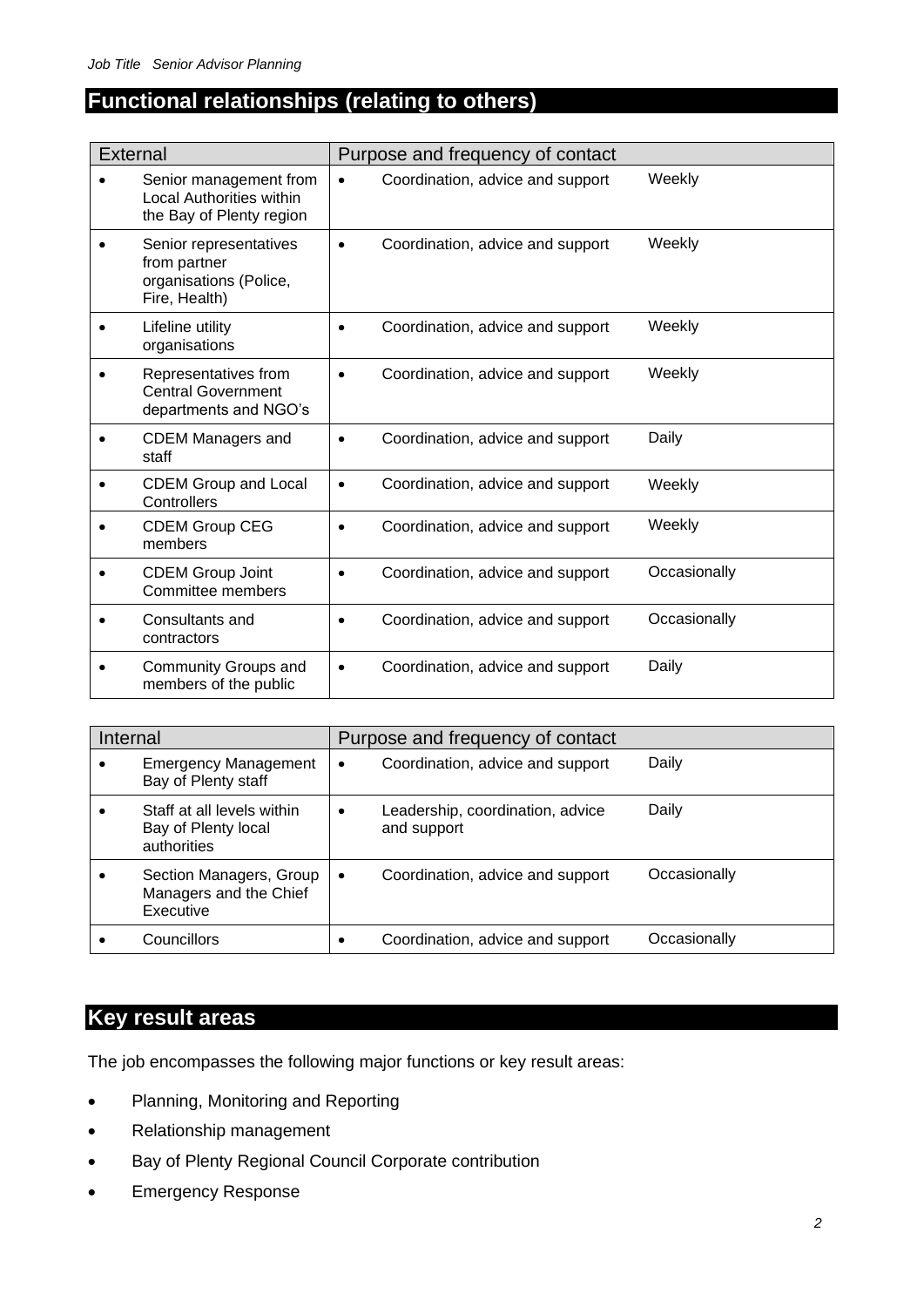The requirements in the above key result areas are broadly identified below:

## **Key accountabilities**

| Key accountabilities<br>(jobholder is responsible for) |                                                                                                                                                                                                                | Key accountability measures<br>(jobholder is successful when)                                                                                                                                                                            |
|--------------------------------------------------------|----------------------------------------------------------------------------------------------------------------------------------------------------------------------------------------------------------------|------------------------------------------------------------------------------------------------------------------------------------------------------------------------------------------------------------------------------------------|
| 1                                                      | <b>Planning, Monitoring and Reporting</b>                                                                                                                                                                      |                                                                                                                                                                                                                                          |
| $\bullet$<br>$\bullet$                                 | Coordinate effective hazard risk<br>management on behalf of the Group.<br>Coordinate identification and planning for the<br>mitigation of all hazards and their<br>consequences.                               | Hazard risk management is integrated into<br>$\bullet$<br>CDEM planning.<br>Hazard risk mitigation strategies are planned<br>$\bullet$<br>and implemented.                                                                               |
|                                                        | Lead all CDEM Group reporting<br>requirements, including preparing the CDEM<br>Group annual and quarterly reports.                                                                                             | High quality CDEM reporting including the<br>CDEM Group annual and quarterly reports.                                                                                                                                                    |
|                                                        | Lead CDEM Group monitoring and evaluation<br>programmes including maintenance of the<br><b>CDEM Group Capability Risk Register</b>                                                                             | <b>CDEM Group Capability Risk Register is</b><br>$\bullet$<br>maintained and an effective monitoring<br>mechanism.                                                                                                                       |
|                                                        | Lead the coordination of CDEM Group<br>submissions to national and partner agency<br>plans and policies                                                                                                        | <b>CDEM Group submissions demonstrate</b><br>$\bullet$<br>collaboration, informed contributions and<br>meet prescribed deadlines.                                                                                                        |
|                                                        | Monitor and analyse national, regional and<br>local emergency management practice to<br>ensure that CDEM planning, policy and<br>advice represents best practice.                                              | CDEM best practise is identified and<br>$\bullet$<br>integrated in CDEM planning.                                                                                                                                                        |
| $\bullet$                                              | Provide advice and support through regular,<br>relevant reports on progress, initiatives and<br>issues.                                                                                                        | Effective advice and support is provided.<br>$\bullet$                                                                                                                                                                                   |
|                                                        | Lead the development, implementation and<br>reporting of a continuous improvement<br>programme.                                                                                                                | Effective continuous improvement<br>$\bullet$<br>programme is in place to build and enhance<br>CDEM service delivery.                                                                                                                    |
| $\mathbf{2}$                                           | <b>Relationship management</b>                                                                                                                                                                                 |                                                                                                                                                                                                                                          |
| $\bullet$                                              | Establish and maintain close working<br>relationships with internal and external<br>contacts including local authorities,<br>emergency services, central government<br>agencies, non-government organisations, | Effective, professional relationships and<br>$\bullet$<br>partnerships are developed and maintained<br>with internal and external contacts.<br>Key external stakeholders consider that their<br>relationship with the EMBOP / CDEM Group |
|                                                        | communities, Māori, suppliers, consultants,<br>and contractors.                                                                                                                                                | is positive and constructive.<br>Internal stakeholders consider their                                                                                                                                                                    |
|                                                        | Ensure that the relationship between the<br>EMBOP / CDEM Group and its key external<br>stakeholders is positive and constructive.                                                                              | $\bullet$<br>relationship positive and constructive.<br>Professional image is conveyed in public and<br>$\bullet$<br>sector forums.                                                                                                      |
|                                                        | Manage strategic and operational CDEM<br>stakeholder relationships at a local, group<br>and national level.                                                                                                    |                                                                                                                                                                                                                                          |
|                                                        | Represent EMBOP / CDEM Group at<br>appropriate forums, committees,<br>conferences, seminars and other events.                                                                                                  |                                                                                                                                                                                                                                          |
| 3                                                      | <b>Bay of Plenty Regional Council</b><br><b>Corporate contribution</b>                                                                                                                                         |                                                                                                                                                                                                                                          |
|                                                        | Promote the implementation of the Corporate<br>Culture Statement, Leadership Model and<br>Health and Safety Systems.                                                                                           | Corporate responsibilities are undertaken and<br>$\bullet$<br>completed accurately, meeting specified<br>standards and within agreed timeframes.                                                                                         |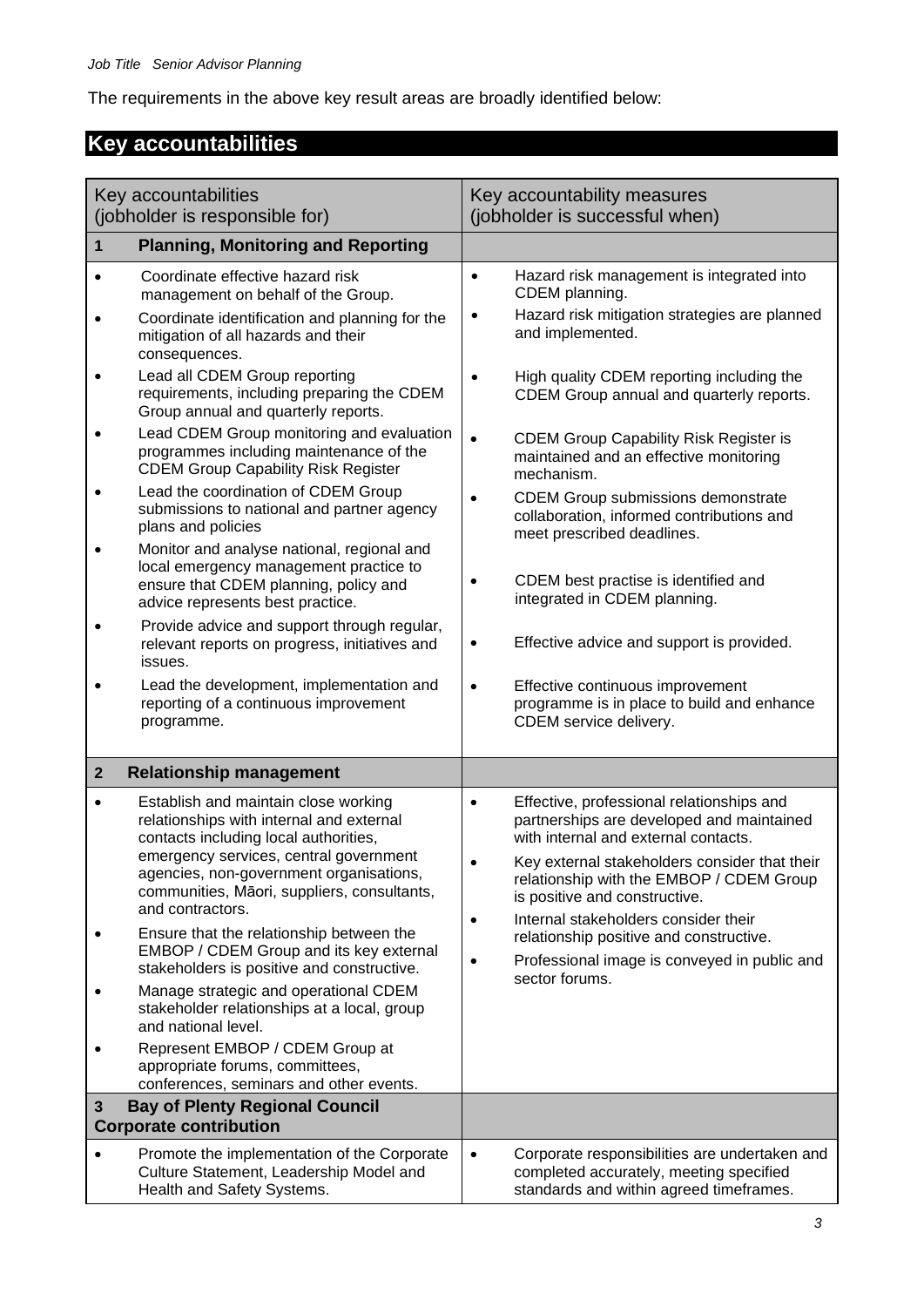|   | Key accountabilities<br>(jobholder is responsible for)                                                                                                                                                                                                                                                                                                                                                           | Key accountability measures<br>(jobholder is successful when)                                                                                                                                                                                                                                                                                                                                                                                |
|---|------------------------------------------------------------------------------------------------------------------------------------------------------------------------------------------------------------------------------------------------------------------------------------------------------------------------------------------------------------------------------------------------------------------|----------------------------------------------------------------------------------------------------------------------------------------------------------------------------------------------------------------------------------------------------------------------------------------------------------------------------------------------------------------------------------------------------------------------------------------------|
|   | Recognise individual responsibility for<br>Workplace Health and Safety under the<br>Health and Safety at Work Act 2015.<br>Meet the statutory responsibilities detailed in<br>the Information Management Policy and<br>Procedures standard.<br>Provide advice to BOPRC in order that<br>Bay of Plenty Regional Council may meet its<br>statutory responsibilities for civil defence and<br>emergency management. | Hazards are identified and all incidents and<br>accidents are reported.<br>Participate in any wellness programmes,<br>such as stress management training and<br>health monitoring.<br>EMBOP records are created and maintained<br>in corporate information systems, meeting<br>specified information management standards.<br>Participate in any CDEM training initiatives<br>$\bullet$<br>and assist with any civil defence<br>emergencies. |
| 4 | <b>Emergency Response</b>                                                                                                                                                                                                                                                                                                                                                                                        |                                                                                                                                                                                                                                                                                                                                                                                                                                              |
|   | Respond to emergency situations in<br>accordance with Bay of Plenty CDEM Group<br>plans and EMBOP SOPs;                                                                                                                                                                                                                                                                                                          | Effective contribution to the emergency<br>response in accordance with prescribed<br>procedures and protocols.                                                                                                                                                                                                                                                                                                                               |
|   | Close up in the designated Emergency<br>Centre or as directed by the Director<br><b>Emergency Management;</b>                                                                                                                                                                                                                                                                                                    | Pre-existing professional relationships are<br>maintained and developed and new,<br>professional relationships are identified and                                                                                                                                                                                                                                                                                                            |
|   | Assume the assigned emergency response<br>role; and                                                                                                                                                                                                                                                                                                                                                              | established.                                                                                                                                                                                                                                                                                                                                                                                                                                 |
|   | Carry out assigned tasks.                                                                                                                                                                                                                                                                                                                                                                                        |                                                                                                                                                                                                                                                                                                                                                                                                                                              |

### **Delegations**

Delegation as set out in the Chief Executive's Delegations Manual.

### **Freedom to Act**

Guidelines and support available to assist the jobholder to make decisions e.g. policy documents, standard procedures, reference to team leader or senior employees. If jobholder can make decisions without approval from anyone else, please note that authority.

- Acts in accordance with CDEM Act 2002, National CDEM Plan Order 2015, National Emergency Management Agency (NEMA) Directors Guidelines (DGL's), the Bay of Plenty CDEM Group Plan, Bay of Plenty CDEM Group Annual Plan and supporting plans, agreements and policies.
- Required to make decisions based on limited available information, under pressure during emergency situations.
- Receives guidance and support from Managers, Planning and Operations, Principle Advisors, Senior Advisors and Advisors in EMBOP.
- Guidance and direction provided by the Director, Emergency Management. Technical Advice and support from the National Emergency Management Agency (NEMA).
- Reports and plans for final sign off by Director, Emergency Management Bay of Plenty.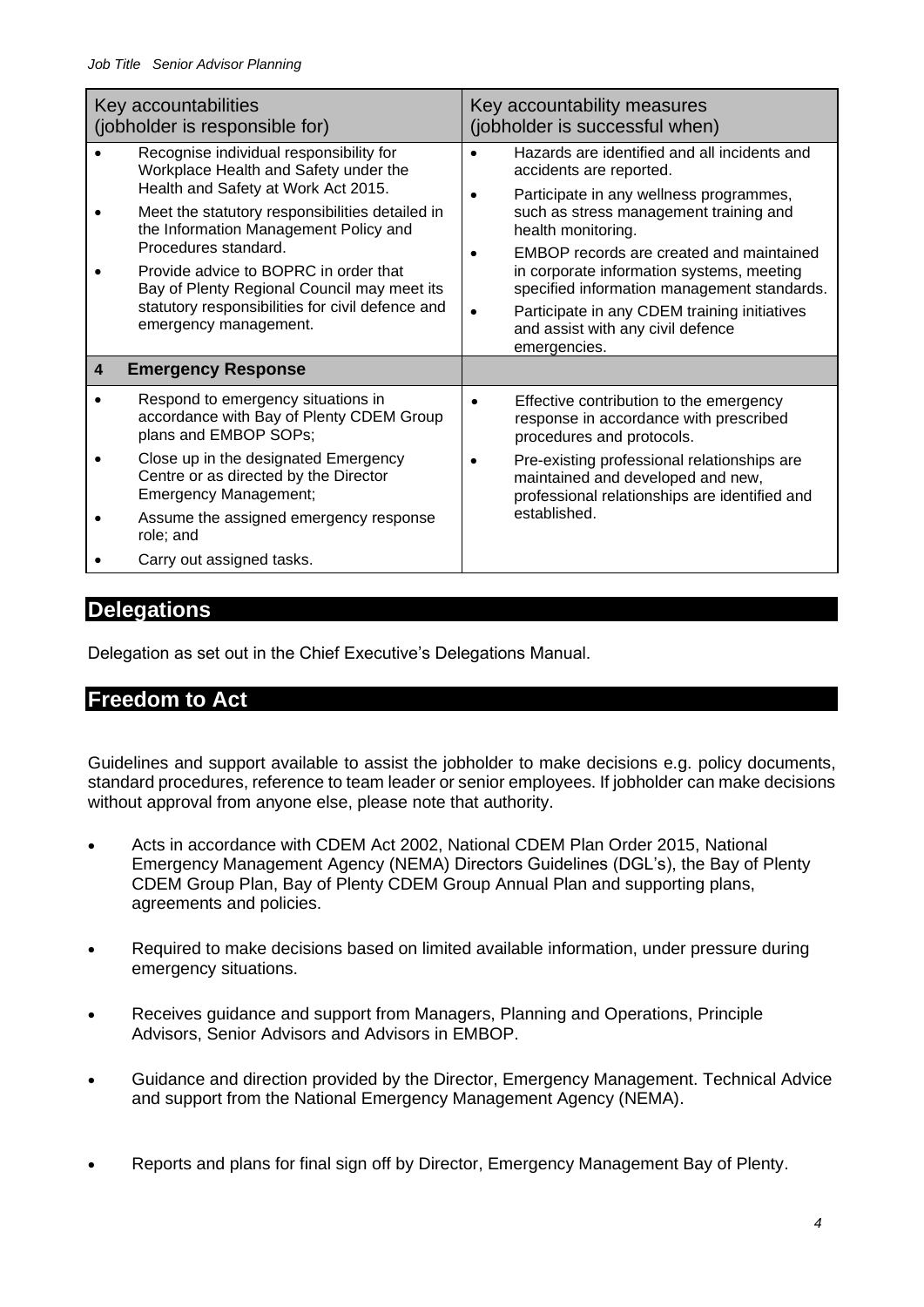### **Work complexity**

Most challenging duties typically undertaken:

- Support the Group Controller in leading a CDEM Group response to emergency events at no notice in a high stress environment.
- Lead and/or coordinate and/or support the development and implementation of CDEM activities integrated across the 4 R's (reduction, readiness, response and recovery) in a range of differing organisations, where cultures, work practices and funding models vary.
- Develop and maintaining strong, trusting relationships in a multi-agency setting that will effectively deliver coordinated response activate during emergency events.
- Effective cross functional, cross organisational and cross agency collaboration to deliver emergency management services to the communities of the Bay of Plenty CDEM Group.
- Mentor and guide Advisors in EMBOP to deliver CDEM as a team.

### **Other aspects**

Note any significant aspects of this job that have not been captured elsewhere in this document.

- The position will also fulfil the role of an Emergency Management Advisor under the CDEM Act 2002, and will support the Group Controller in leading the CDEM Group response to major emergencies and disasters.
- This position will provide for 24/7 emergency on call through a duty arrangement system.
- Emergency Management roles are classified safety sensitive roles under the BOPRC Drug and Alcohol Standard Operating Procedure and as such are subject to pre-employment, random and post-event testing.

### **Person specification**

| Minimum academic qualifications and experience required: |                                                                                                                                                    |                                                                                                                                                              |  |
|----------------------------------------------------------|----------------------------------------------------------------------------------------------------------------------------------------------------|--------------------------------------------------------------------------------------------------------------------------------------------------------------|--|
|                                                          | <b>Essential</b>                                                                                                                                   | Desirable (for recruitment purposes only)                                                                                                                    |  |
|                                                          | A recognised bachelor's degree in a<br>discipline relevant to emergency<br>management, risk management and/or<br>hazard management and/or relevant | Coordinated Incident Management System<br>$\bullet$<br>(CIMS) Level 4 or be able to achieve within 6<br>months<br>IAP2: International Association for Public |  |
|                                                          | experience.                                                                                                                                        | Participation qualified (or working towards)                                                                                                                 |  |
|                                                          | A valid class 1 driver's licence – manual<br>vehicle. <sup>2</sup>                                                                                 | Associate Emergency Manager (AEM)<br>٠<br>Certification from the International                                                                               |  |

<sup>2</sup> Driving record free of driving suspensions or convictions (excluding demerit points and infringement fees). Requirement for valid Driver's Licence may be waived if applicant has a driving-related disability.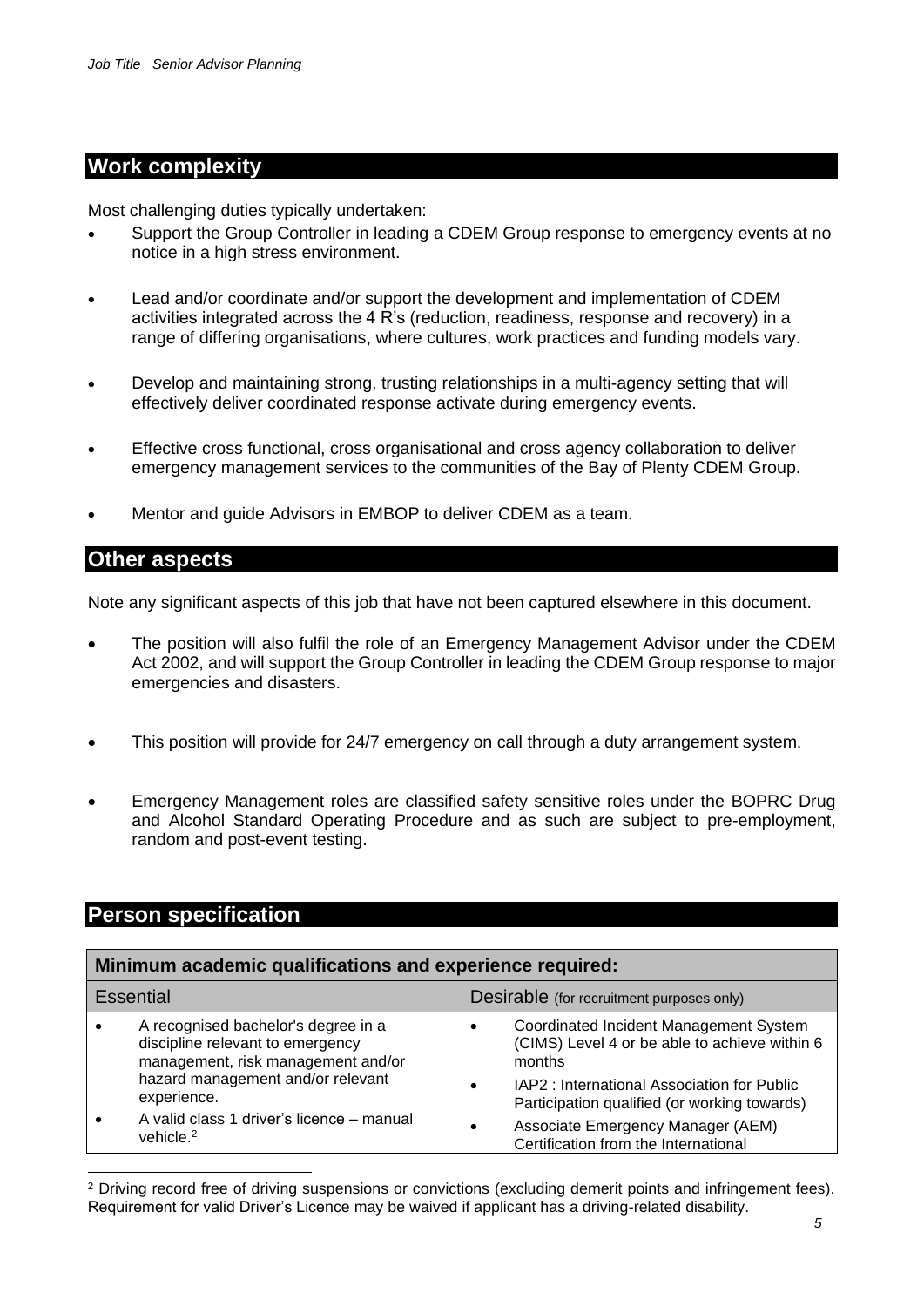| Association of Emergency Managers (IAEM) |  |
|------------------------------------------|--|
| or be able to achieve in 2 years         |  |

| Knowledge / experience (indicate years of experience required as appropriate                                                                               |                                           |                                                                                                                                                    |  |
|------------------------------------------------------------------------------------------------------------------------------------------------------------|-------------------------------------------|----------------------------------------------------------------------------------------------------------------------------------------------------|--|
| <b>Essential</b>                                                                                                                                           | Desirable (for recruitment purposes only) |                                                                                                                                                    |  |
| 5-6 years' experience in emergency<br>management planning or related field.<br>Demonstrated experience in relevant project<br>and/or programme management. |                                           | Knowledge of the Civil Defence Emergency<br>Management Act 2002, National Disaster<br>Resilience Strategy and the National CDEM<br>Plan Order 2015 |  |
| Demonstrated critical thinking, strategic<br>planning, performance monitoring and report<br>writing experience.                                            |                                           |                                                                                                                                                    |  |
| High level of computer literacy (including<br>word processing, presentations, spread-sheet<br>and project management applications).                        |                                           |                                                                                                                                                    |  |
| High level of oral and written communication<br>skills.                                                                                                    |                                           |                                                                                                                                                    |  |
| Experience working in teams / building<br>effective working relationships.                                                                                 |                                           |                                                                                                                                                    |  |
| Proven skills in building and maintaining<br>working relationships.                                                                                        |                                           |                                                                                                                                                    |  |

## **Key skills / attributes / job specific competencies**

The following indicates what would typically be expected for this role at a competent level:

| Advanced knowledge | Project and programme management and the ability to effectively<br>$\bullet$<br>manage complex projects.                                                                                        |
|--------------------|-------------------------------------------------------------------------------------------------------------------------------------------------------------------------------------------------|
|                    | Business analysis practice, and the ability to synthesis and distil<br>٠<br>large volumes of information to key themes.                                                                         |
|                    | Demonstrated competent decision making within a high stress<br>٠<br>(emergency) situation.                                                                                                      |
|                    | Well-developed report writing and presentation ability with high<br>$\bullet$<br>attention to detail.                                                                                           |
|                    | Well-developed facilitation and effective negotiation ability.<br>٠                                                                                                                             |
|                    | Highly competent computing ability including Microsoft Office<br>$\bullet$<br>packages.                                                                                                         |
|                    | Research and analysis – comprehensive researching, analysing<br>٠<br>and summarising of information, making sense of large amounts of<br>data.                                                  |
| Working knowledge  | Health and safety legislation and personal H&S obligations<br>$\bullet$                                                                                                                         |
|                    | Ability to operate in an environment of uncertainty and incomplete<br>$\bullet$<br>information and make well-reasoned decisions                                                                 |
|                    | Ability to foresee and avoid problems before they occur wherever<br>٠<br>possible                                                                                                               |
|                    | Knowledge and experience of best practice programme/project<br>٠<br>management methodologies and techniques to provide sound<br>advice and support to Project Managers and Project Coordinators |
|                    | Drive, energy and determination to move the programme of work<br>forward                                                                                                                        |
|                    | Proactively and assertively managing resources external to the<br>٠<br>immediate programme (e.g. contractors) to ensure the needs of the<br>programmes and projects are met                     |
|                    | Software - Microsoft Office and Project Management Software                                                                                                                                     |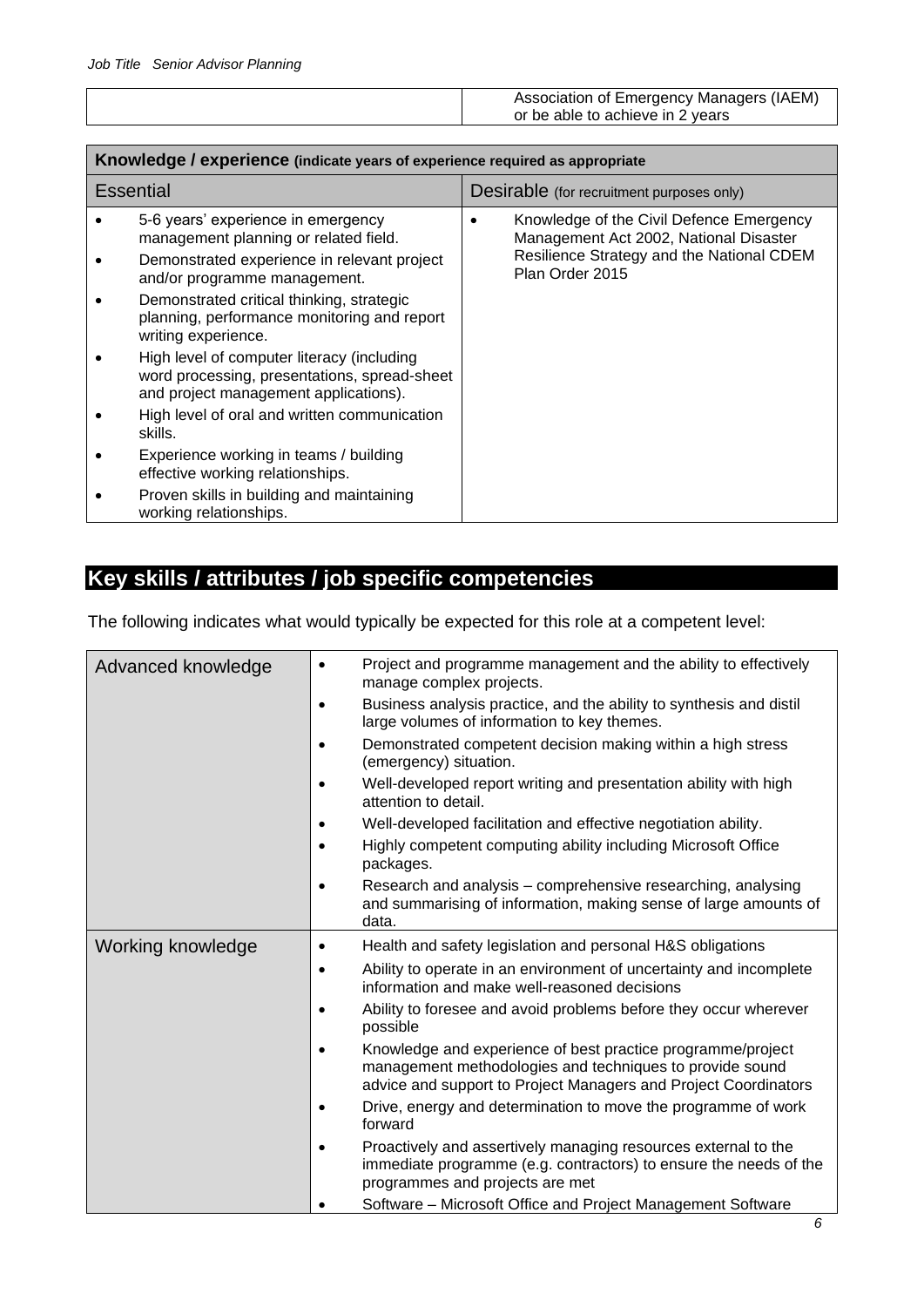|           | Knowledge of relevant legislation and comprehensive emergency<br>management principles and practices. |
|-----------|-------------------------------------------------------------------------------------------------------|
| Awareness | Community, cultural and political awareness.                                                          |
|           | Contractor management.                                                                                |

### **Personal attributes / key behaviours**

- Empowers programme wide results by creating, leading and motivating people towards achieving organisational goals and wider benefits.
- Strong communication skills including written and oral presentation skills.
- Sound judgement and initiative.
- Sound decision making skills.
- Effective time management.
- Problem solving skills.
- Self-motivated and able to work unsupervised.
- Negotiation skills with ability to resolve conflict situations.
- Desire to enhance knowledge and skills.
- Positive, professional, and solutions focused.

### **Other requirements**

- May require frequent travel within or outside Bay of Plenty CDEM Group.
- Can be required to work outside normal hours sometimes for prolonged periods in response to emergency events.
- May be asked to deploy to other areas of New Zealand to assist with emergency events.

### **Change to job description**

From time to time it may be necessary to consider changes in the job description in response to the changing nature of our work environment. Such changes, including technological requirements or statutory changes, may be initiated by the manager of this job with due consultation with the position holder. This job description should be reviewed as part of the preparation for performance planning for the annual performance cycle.

\_\_\_\_\_\_\_\_\_\_\_\_\_\_\_\_\_\_\_\_\_\_\_\_\_\_\_\_\_\_\_\_\_\_\_\_\_\_\_\_ \_\_\_\_\_\_\_\_\_\_\_\_\_\_\_\_\_\_\_\_\_\_\_\_\_\_\_\_\_\_\_\_

\_\_\_\_\_\_\_\_\_\_\_\_\_\_\_\_\_\_\_\_\_\_\_\_\_\_\_\_\_\_\_\_\_\_\_\_\_\_\_\_ \_\_\_\_\_\_\_\_\_\_\_\_\_\_\_\_\_\_\_\_\_\_\_\_\_\_\_\_\_\_\_\_

### **Approved:**

Manager Date **Date** 

### **Discussed with incumbent:**